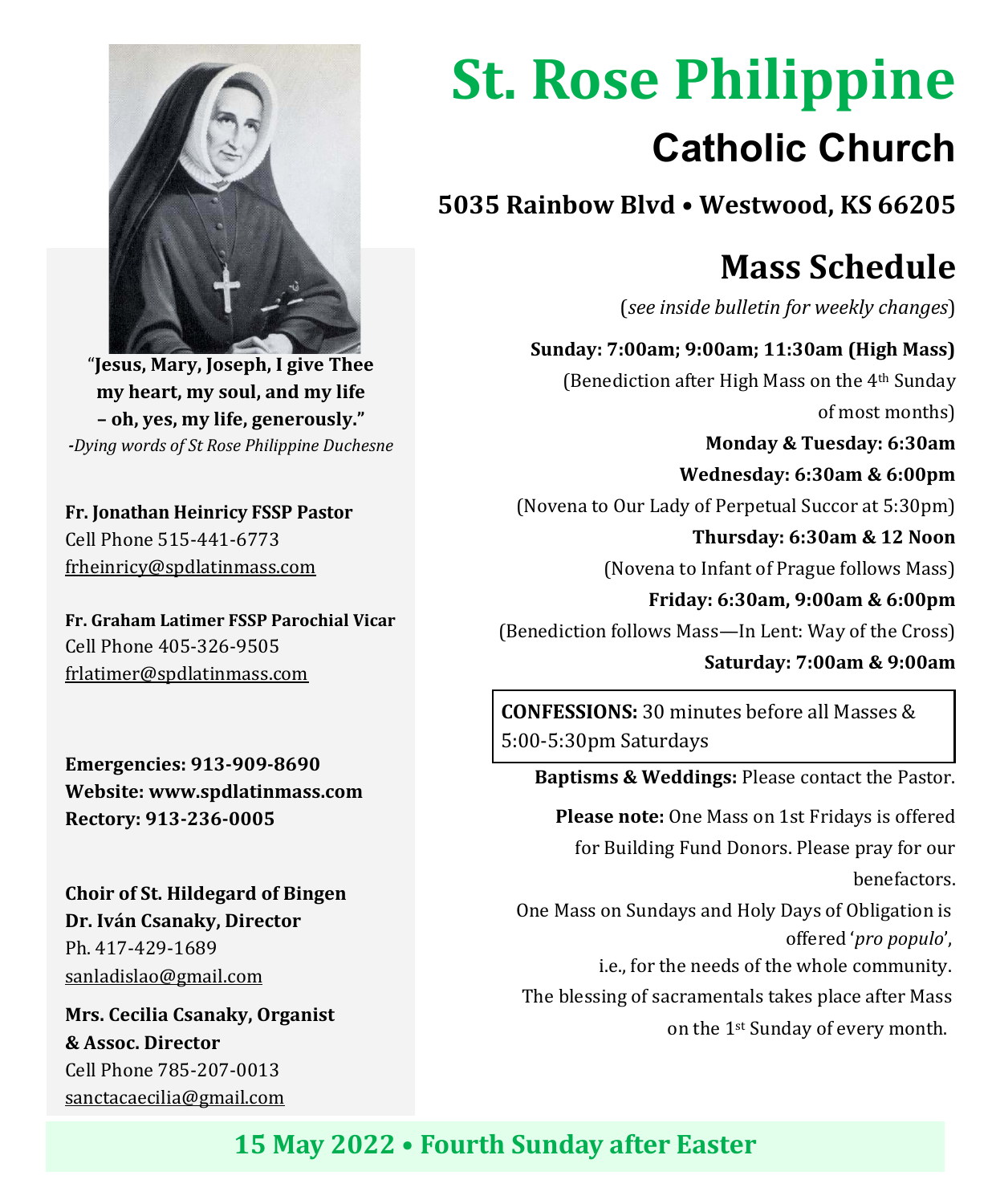#### **LAST WEEK'S COLLECTIONS (MAY 8):**

1st Collection: \$6472.25+3411.66 2nd Collection (Building Fund): \$307.26 Families in Need: \$55.00+90.00 OLG Seminary: \$25.00+200.00 Bldg. Fund Pledges: \$3644.22+1080.00

**COLLECTION COUNT CREW: Today:** Peter Elliott, Ambrose Wolf, David Chandler, Kurt Kuemmerlein; **Next Sunday:** Ron Occhiogrosso, Chad Underwood, Zane Williamson, Jakob Pollard

**COFFEE & DONUTS: Today: 7:00am:** Fogarty Family **9:00am:** Hutman Family **11:30am:** Albrecht Family**; Next Sunday: 7:00am:** Strange Family **9:00am:** Titcomb Family **11:30am:** Ryan Strotkamp et al.

**USHERS TODAY: 7:00am:** Kevin Fogarty **9:00am:** John Lewis **11:30am:** Jacob Christensen

### **WEEKLY CALENDAR MAY 15-22**

**Sunday, May 15–7:00am, 9:00am & 11:30am:** Fourth Sunday after Easter **Monday, May 16-6:30am:** St. Ubald, Bishop **Tuesday, May 17-6:30am:** St. Paschal Baylon, Confessor **Wednesday, May 18-6:30am & 6:00pm:** St. Venantius, Martyr **Thursday, May 19-6:30 & 12:00 noon:** St. Peter Celestine, Pope & Confessor; Comm. St. Pudentiana **Friday, May 20-6:30am, 9:00am, & 6:00pm:** St. Bernardine of Siena, Confessor **Saturday, May 21-7:00am & 9:00am:** Saturday of Our Lady **Sunday, May 22–7:00am, 9:00am & 11:30am:** Fifth Sunday after Easter

**Altar & Rosary Society** Mrs. Jody Nelson: Ph. 913-530-6801 or email: nelsonksmj@gmail.com

**The Knights of the Altar** (Boys 7-18yrs) meet after Mass on 1st & 3rd Saturdays. Contact: Fr. Latimer

**Choir of St. Hildegard of Bingen** meets Wednesdays 7:00pm—9:00pm. Contact: Dr. Iván Csanaky.

**Men's Schola Cantorum of St. Benedict of Nursia** meets Sundays 10:45am—11:25am. Contact: Dr. Iván Csanaky.

**The Girls' Choir** sings on 1st and 3rd Saturdays at the 9:00am Mass, September through May. Practice is at 8:00am. Contact: Mrs. Cecilia Csanaky.

**The Youth Group (14-18yrs)** meets on the 2nd & 4th Saturday of each month at 5pm at the church. Contact: Fr. Heinricy

**The Legion of Mary** Adults: Fridays at 7:00pm. Contact: Christine Funk 913-728-2310. Junior: Thursdays at 7:20am. Contact: Raegan Ratterman 816-726-3416.

**The League of Tarcisians**, an association of youth promoting devotion to the Sacred Heart, meets every 1st Friday after the 9am Mass.

**Youth Catechism** is offered Sunday at 10:15am. Contact: Tony & Christine Funk 913-728-2310. (provided by the Legion of Mary)

**Little Flowers Girls Club** for girls of the parish ages 5-11. 1st Saturdays. Contact: Erin Maher email: spdlittleflowers@gmail.com; Ph. 913-209-8970 (provided by the Legion of Mary)

**The St Monica Prayer Group** meets Fridays after the 9am Mass (ca. 10am). The Rosary is prayed for the conversion of non-Catholic or lapsed family members.

**Rosary for Church and Nation** is prayed Thursdays following the noon Mass.

**2nd Friday of each Month—Rosary at Women's Health Abortuary** (4840 College Bvld., Leawood, KS) at 10:30am.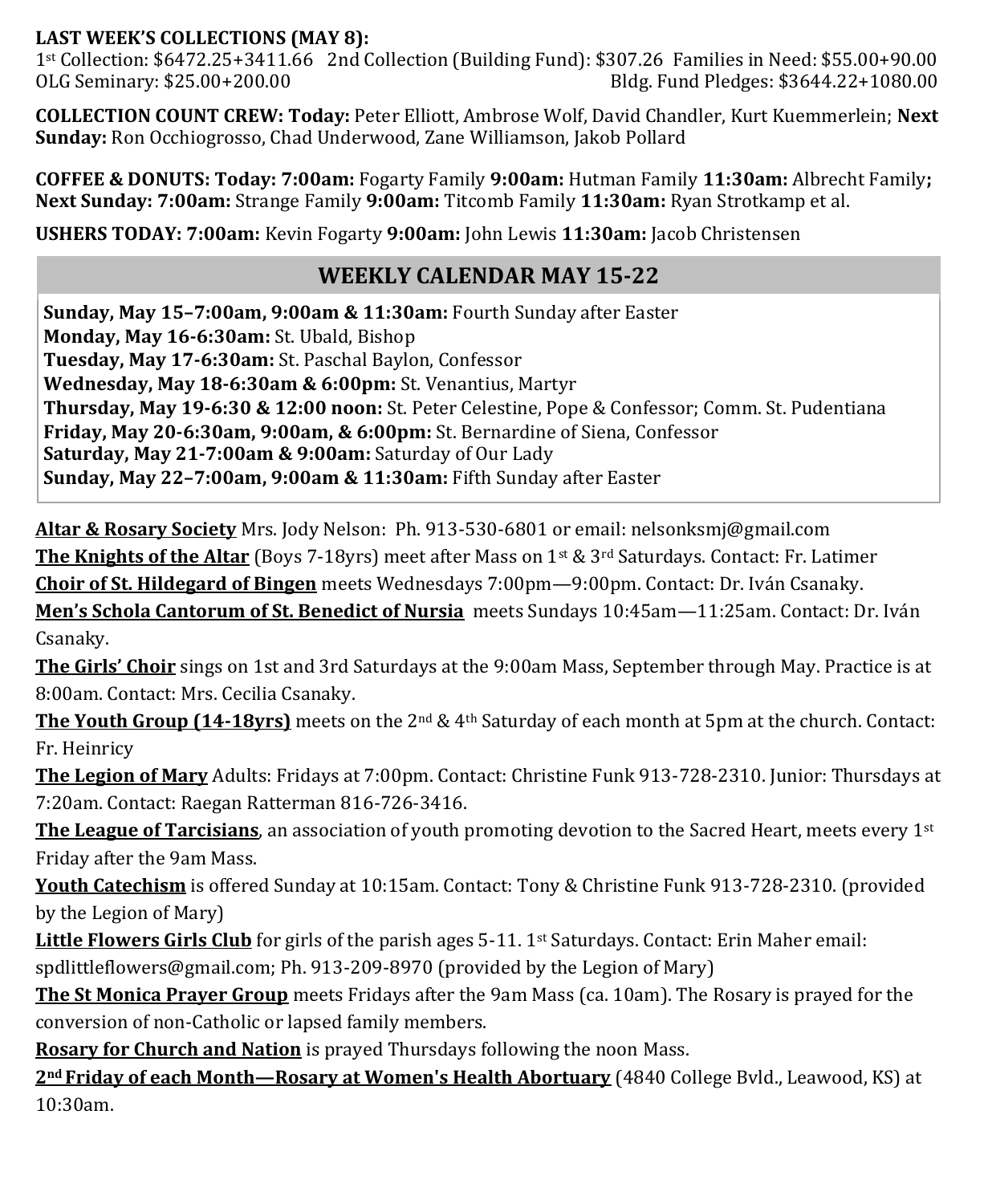**FAREWELL TO OUR DEACONS:** This is the final weekend that Deacons Kent Grealy and David Ramirez will be with us. They will be ordained to the priesthood with their classmates on Friday, May 27. Thanks are due to them for their service here at our parish. Please remember them in your prayers as they approach ordination day.

**ASCENSION THURSDAY—MAY 26:** Mass times: 6:30am, 12 noon, and High Mass at 7:00pm. In this diocese there is NOT an obligation to attend Mass on this great feast day.

**SPECIAL MASS OFFERED BY NEWLY ORDAINED PRIEST:** Deacon Cidrian Cortes, FSSP, who will be ordained to the priesthood on May 27, will be visiting our parish and offering a High Mass on Thursday, June 2, at 7:00pm.

**JUNIOR HIGH & HIGH SCHOOL GRADUATION:** On Saturday, June 4, we will celebrate our eighth and twelfth grade graduates at the 9:00am Mass with a reception following Mass.

Please contact Celine Calovich (913) 268-8093 with your graduate's grade and name of school or curriculum from which they will be graduating.

The Altar and Rosary Society will be providing all of the sandwich ingredients which we will assemble after the 9:00am Mass on First Friday, June 3rd (during the Tarcisians meeting). The rest of the meal will be a potluck, so please bring a side to share. There will be cake as well, also provided by the ARS. All are invited to share in this time of fellowship and fun. Please RSVP to Jodi Nelson (nelsonksmj@gmail.com) so that there will be plenty of sandwiches and cake for everyone.

**PARISH PICNIC—MARK YOUR CALENDAR:** The parish picnic will be held on Saturday, August 20. More details to come.

**FROM** *FULGENS CORONA,* **ENCYCLICAL OF POPE PIUS XII:** There are many things, indeed, which all, in the present circumstances, should petition from the protection, patronage and intercessory power of the Blessed Virgin. In the first place, let them ask that, with the assistance of Divine grace, the way of life of each one may be daily made more conformable to the Christian Commandments, as We have already said, since Faith without works is dead, and since nobody can do anything befitting for the common good unless he himself first shines as an example of virtue before others.

Let them also ask with supplication that there may grow up a generous and promising youth, pure and unblemished, and that the beautiful flower of youth may not suffer itself to be infected by the corrupt breath of this world and grow up in vice; that their unbridled zeal and bursting ardor may be governed with even moderation, and that, abhorring all deception, they may not turn toward what is harmful and evil, but raise themselves up to whatever is beautiful, whatever holy, lovable and elevating.

United in prayer, let all implore that both in manhood and in old age men may shine by their Christian probity and fortitude; that domestic life may be conspicuous for inviolate faithfulness, that it may flourish through proper and saintly education of its children, and be strengthened by true concord and mutual help.

Let them finally ask that the aged may so rejoice over the fruits of a well-spent life, that, as the end of their mortal course approaches, they may have nothing to fear, no pricks or anxieties of conscience, no cause for shame, but rather firmly trust that they will soon receive the reward of their long labors.